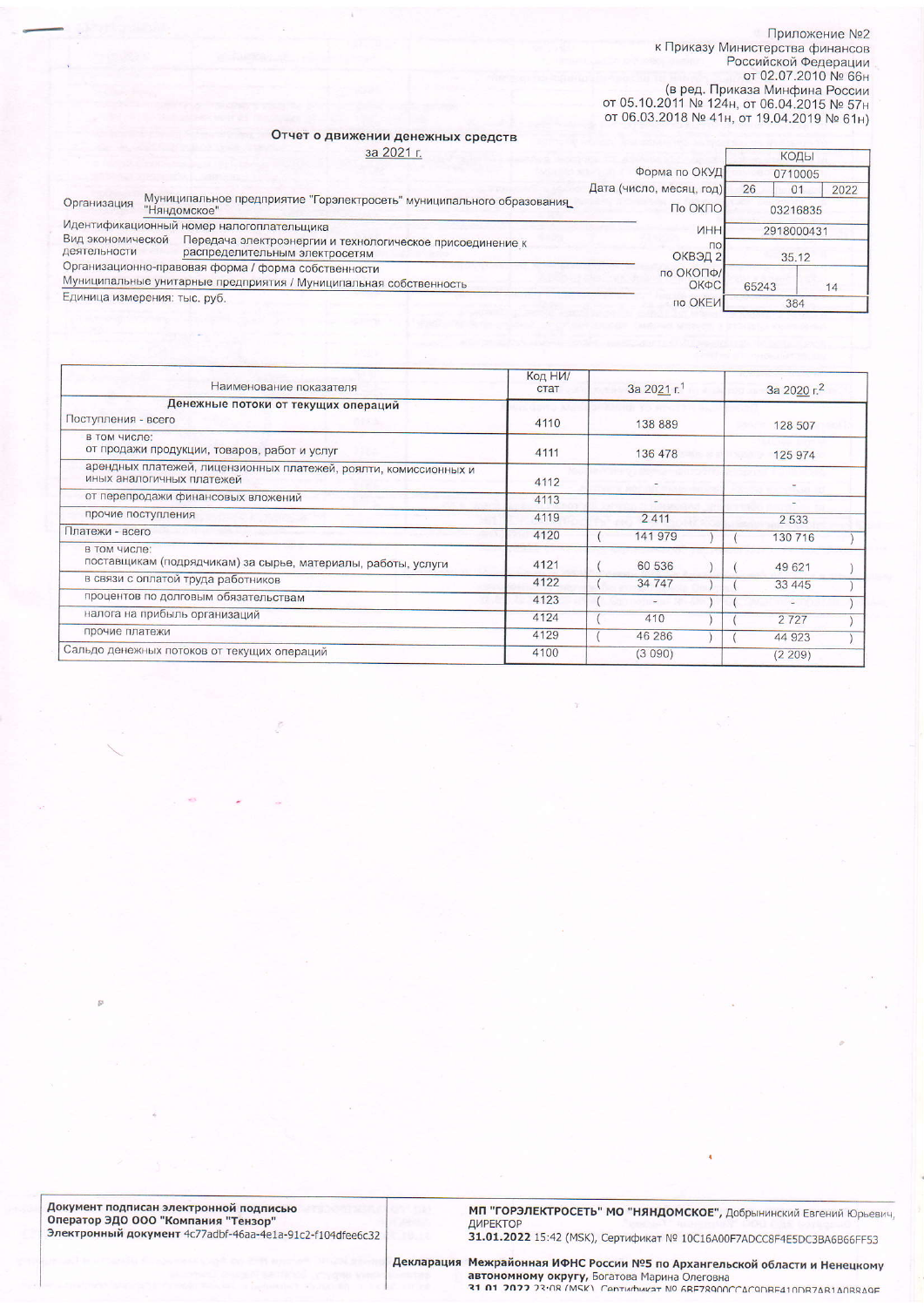|                                                                                                                                         |                 |                         |  |  |                         | Форма 0710005 с. |  |  |  |
|-----------------------------------------------------------------------------------------------------------------------------------------|-----------------|-------------------------|--|--|-------------------------|------------------|--|--|--|
| Наименование показателя                                                                                                                 | Код НИ/<br>стат | За 2021 г. <sup>1</sup> |  |  | За 2020 г. <sup>2</sup> |                  |  |  |  |
| Денежные потоки от инвестиционных операций<br>Поступления - всего                                                                       |                 |                         |  |  |                         |                  |  |  |  |
| в том числе<br>от продажи внеоборотных активов (кроме финансовых вложений)                                                              | 4211            |                         |  |  |                         |                  |  |  |  |
| от продажи акций других организаций (долей участия)                                                                                     | 4212            |                         |  |  |                         |                  |  |  |  |
| от возврата предоставленных займов, от продажи долговых ценных бумаг<br>(прав требования денежных средств к другим лицам)               | 4213            |                         |  |  |                         |                  |  |  |  |
| дивидендов, процентов по долговым финансовым вложениям и<br>аналогичных поступлений от долевого участия в других организациях           | 4214            |                         |  |  |                         |                  |  |  |  |
| прочие поступления                                                                                                                      | 4219            |                         |  |  |                         |                  |  |  |  |
| Платежи - всего                                                                                                                         | 4220            |                         |  |  |                         |                  |  |  |  |
| в том числе:<br>в связи с приобретением, созданием, модернизацией, реконструкцией и<br>подготовкой к использованию внеоборотных активов | 4221            |                         |  |  |                         |                  |  |  |  |
| в связи с приобретением акций других организаций (долей участия)                                                                        | 4222            |                         |  |  |                         | $\overline{a}$   |  |  |  |
| в связи с приобретением долговых ценных бумаг (прав требования<br>денежных средств к другим лицам), предоставление займов другим лицам  | 4223            |                         |  |  |                         |                  |  |  |  |
| процентов по долговым обязательствам, включаемым в стоимость<br>инвестиционного актива                                                  | 4224            |                         |  |  |                         |                  |  |  |  |
| прочие платежи                                                                                                                          | 4229            |                         |  |  |                         | ٠                |  |  |  |
| Сальдо денежных потоков от инвестиционных операций                                                                                      | 4200            |                         |  |  |                         |                  |  |  |  |
| Денежные потоки от финансовых операций<br>Поступления - всего                                                                           | 4310            |                         |  |  |                         |                  |  |  |  |
| в том числе:<br>получение кредитов и займов                                                                                             | 4311            |                         |  |  |                         |                  |  |  |  |
| денежных вкладов собственников (участников)                                                                                             | 4312            |                         |  |  |                         |                  |  |  |  |
| от выпуска акций, увеличения долей участия                                                                                              | 4313            |                         |  |  |                         |                  |  |  |  |
| от выпуска облигаций, векселей и других долговых ценных бумаг и др.                                                                     | 4314            |                         |  |  |                         |                  |  |  |  |
| прочие поступления                                                                                                                      | 4319            |                         |  |  |                         |                  |  |  |  |

Документ подписан электронной подписью<br>Оператор ЭДО ООО "Компания "Тензор"<br>Электронный документ 4c77adbf-46aa-4e1a-91c2-f104dfee6c32

МП "ГОРЭЛЕКТРОСЕТЬ" МО "НЯНДОМСКОЕ", Добрынинский Евгений Юрьевич,<br>ДИРЕКТОР<br>31.01.2022 15:42 (MSK), Сертификат № 10С16А00F7ADCC8F4E5DC3BA6B66FF53